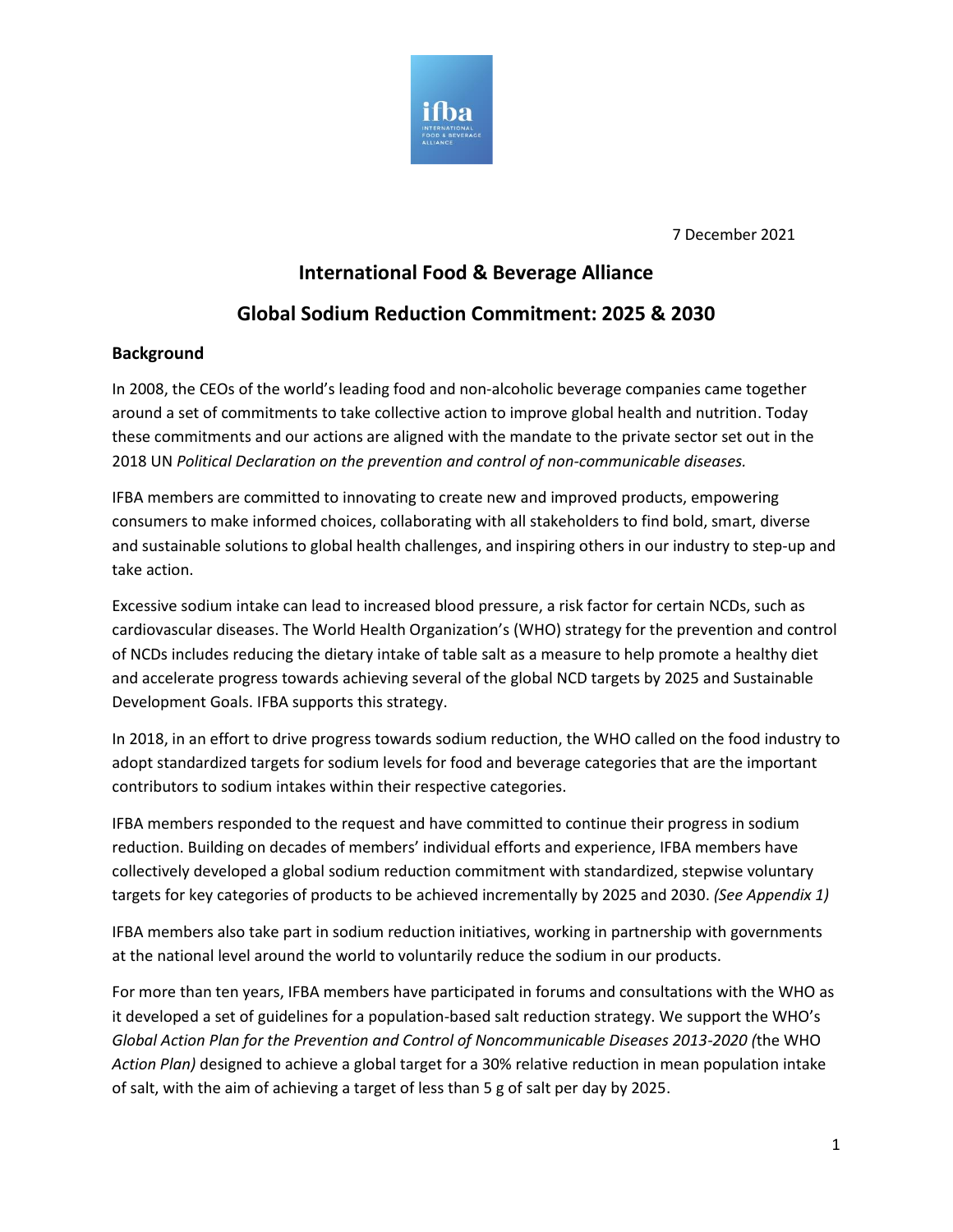

## **Our Sodium Reduction Journey**

Reducing sodium has long been a priority for IFBA members. Within the past two decades members have made a significant investment in research and development and consumer insights to explore technical and innovative approaches to sodium reduction.

Members have individually adopted corporate sodium reduction goals and implemented strategies to achieve these:

- Helping consumers to reduce their sodium intake by reformulating and innovating thousands of products to offer a broad range of foods containing lower sodium levels;
- Providing easily-accessible nutrition information and labelling to help consumers to identify the salt content of the foods and beverages they choose;
- Raising consumer awareness of the impact of sodium on health and creating a demand for lower sodium products through consumer education campaigns.

The progress we have made represents a significant contribution to sodium reduction in consumers' diets, and the launch of this Global Sodium Reduction Commitment is another step in the journey towards achieving WHO's targets.

### **Sodium Reduction – Key Challenges**

Reducing sodium levels is complex and challenging, both technically and in terms of consumer acceptance. Sodium is an important mineral and an essential part of a healthy and balanced diet, yet excess intake should be avoided. Sodium also plays a crucial role in taste, preservation and texture development. Our goal is to make meaningful and measurable changes without sacrificing functionality, quality, food safety and consumer acceptance.

There is no single technical solution – different tools are needed for each food category. Sodium reductions have been achieved through recipe reformulations; the introduction of sodium replacers such as potassium chloride, which provides a similar taste to salt without the sodium; the use of flavor enhancers such as aromas, herbs and spices which have the ability to increase the flavor perception without a higher sodium content; and the deployment of new processes and production methods.

Consumer acceptance is a critical factor since most consumers will not knowingly sacrifice taste for health. Experience has shown that consumers need gradual reductions and time to adjust to foods with reduced sodium levels and prevent them from adding salt back at the table or switching to a saltier product alternative. Therefore, a gradual stepwise reduction is necessary.

We need to recognize that effective sodium reduction strategies must be country specific, taking into consideration the current dietary intakes, distinctive cultural dietary patterns and taste preferences and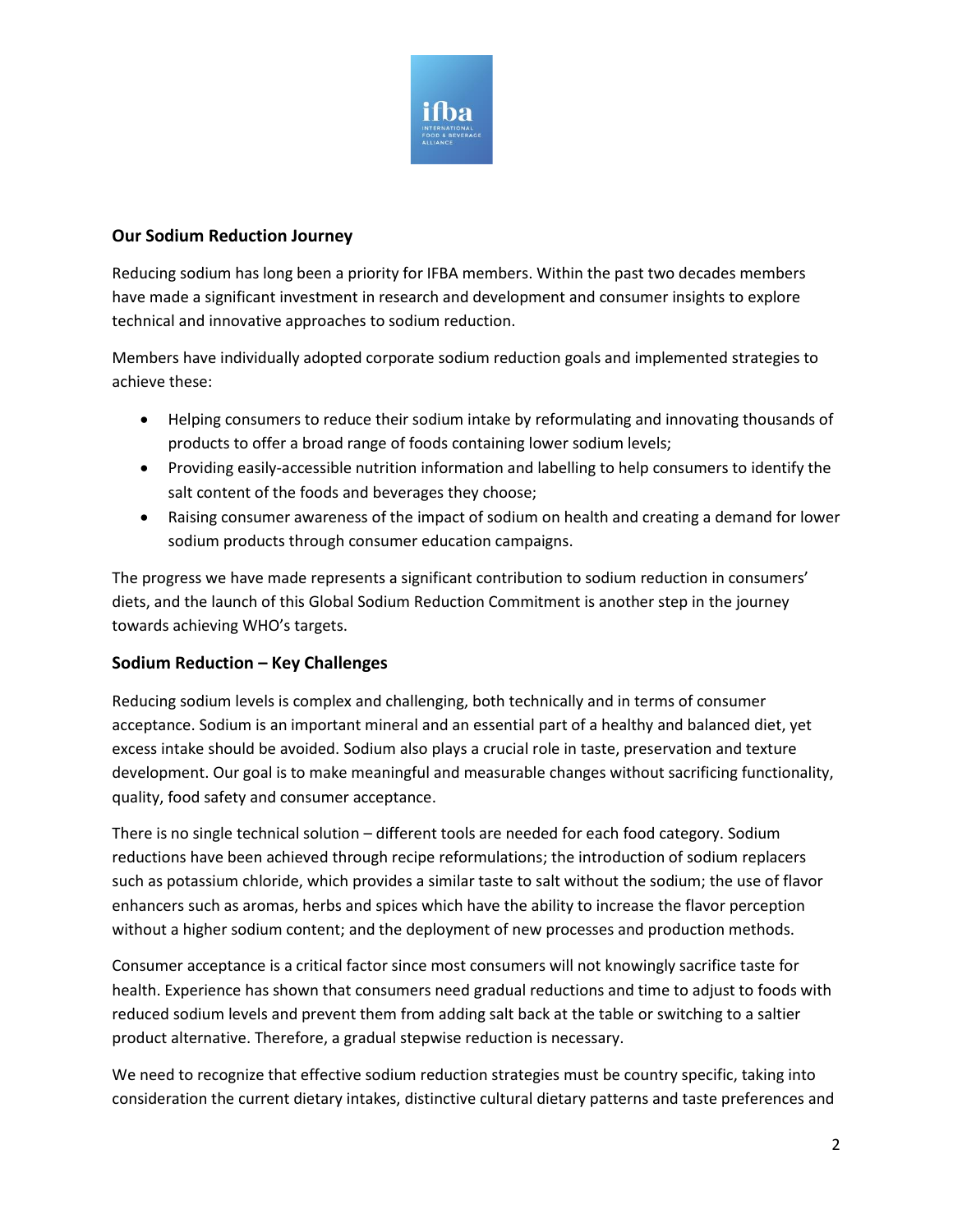

sources of sodium in consumers' diets. The present Global Sodium Reduction Commitment sets targets that IFBA companies voluntarily commit to meeting as a minimum by 2025 and 2030, as set out in the parameters of the commitment. There targets are however without prejudice to national or regional target-setting, as well as individual local, regional or global company targets, which may go beyond the minimum global IFBA standard.

To be effective, sodium reduction strategies must identify and address *all* sources of sodium, not just the salt content in manufactured foods, and be implemented across the spectrum of the food industry and including the out-of-home sector. In order to enable effective sodium reduction across the population, a level playing field is needed so that local producers – often the primary source of foods sold, particularly in developing markets – are included in government sodium reduction strategies.

## **IFBA's Global Sodium Reduction Commitment**

Each IFBA member individually commits to the sodium reduction targets across key categories that collectively comprise at least seventy-five percent (75%) of the total sales volume of the company's relevant product portfolio. Within each committed category, ninety percent (90%) of the aggregated sales volume of the member's products will comply with the set category targets by 2025. For the 2030 targets, the aggregate compliance threshold will be seventy-five percent (75%) to account for the market dynamics associated with a longer timeline. The 2030 targets will be reevaluated in 2025.

The impact of this commitment and the global targets is three-fold:

1. Establishes the first-ever collective commitment by the food industry to individually implement globally set standardized targets for sodium reduction in manufactured foods.

2. Targets products for renovation and/or innovation that are important contributors to sodium intakes within their respective categories.

3. Sets the standards for new product development and innovation to support the commitment during the evolution of our portfolios.

### **IFBA's Methodology for Developing Global Sodium Reduction Targets**

#### *Guiding Principles*

The targets must be:

- Ambitious
- Achievable
- Time-bound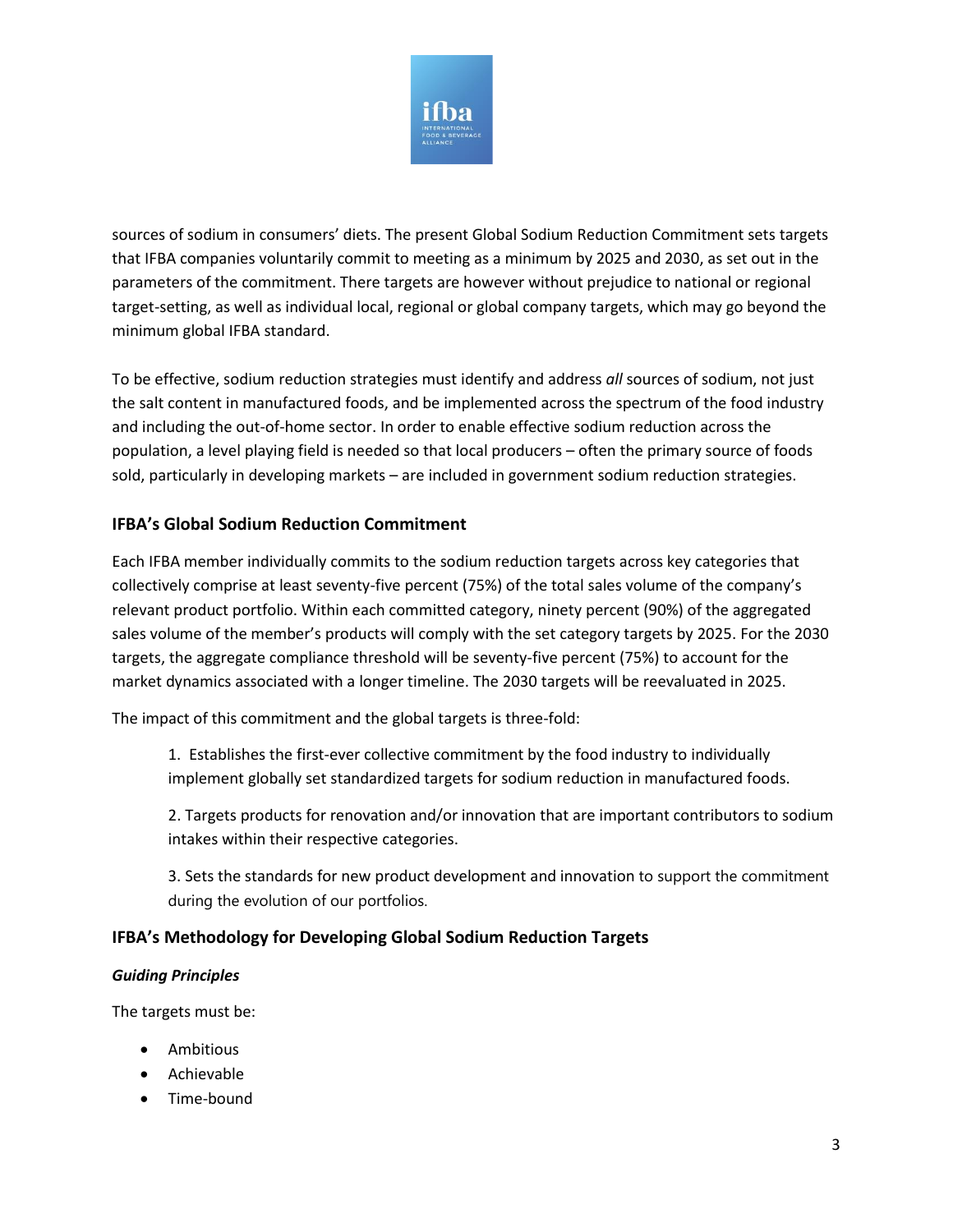

• Meaningful

#### *Methodology*

Following the 2018 meeting with WHO, IFBA created a Salt Task Force with technical experts from each company participating in the initiative. Member experts worked to develop a global commitment that is guided by the key guiding principles and takes into account existing industry-wide national initiatives, policy and regulatory frameworks and WHO standards and guidelines. They began by analyzing the current sodium levels in food offerings across different markets and identifying the advisable reduction rate while considering diverse consumer taste preferences, technical challenges and regional differences. In developing the commitment, IFBA agreed to rely on the best available scientific evidence and to be guided by international dietary recommendations wherever possible. To this end, IFBA utilized external data sources on sodium consumption regionally and commissioned research from the George Institute for Global Health on current sodium content of product categories in different regions to understand the product sodium landscape in order to benchmark the targets.

In selecting the product categories to be included in the commitment, the Task Force focused on the categories in IFBA members' product portfolios capable of having the greatest impact on global sodium consumption. Products having little impact on sodium consumption (e.g. confectionery and dairy products) or those of limited regional use or products with little or no relevance to members' portfolios (e.g. cheeses and meats) were not included.

### *The Framework*

Based on this technical expertise and external data, the following approach was adopted:

- The Targets cover 14 categories and 40 sub-categories, representing the top contributors to global sodium intake in manufactured foods.
- Given the diversity of product portfolios, IFBA members have each committed to their own lists of "key categories" within the commitment, which currently represent approximately seventyfive percent (75%) of the total sales volume (in tonnes) of their relevant food portfolio.
- Targets are set for milligrams of sodium per 100 g of product as prepared/consumed*. 1*

### **Monitoring and Reporting**

Members will report annually on the following metrics:

<sup>1</sup> "As prepared/consumed" takes into account sodium from added ingredients identified in primary preparation directions. In the event members are unable to procure data and monitor reduction on an "as consumed" basis, an alternative target was developed for milligrams of sodium per 100 g of product "as sold."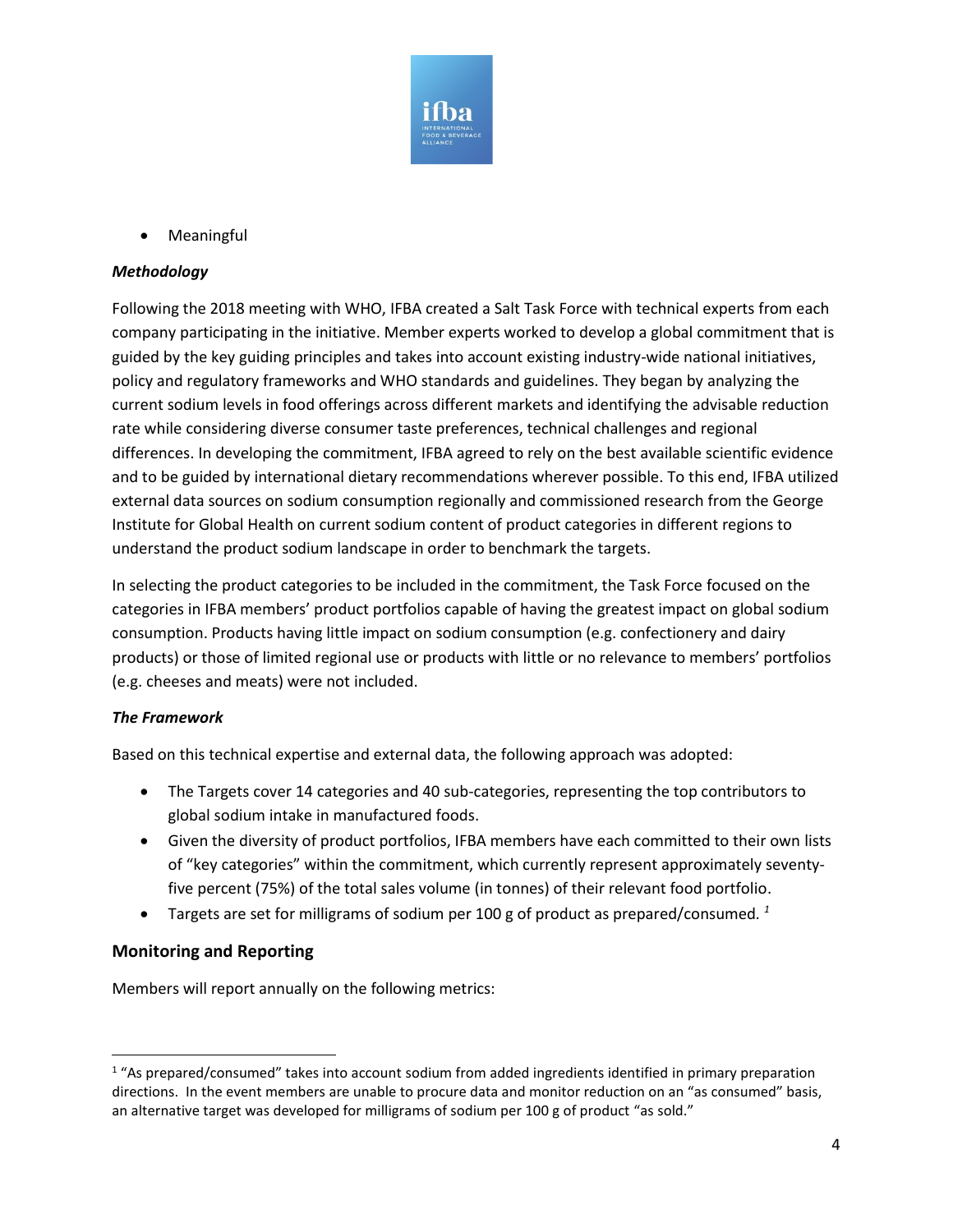

- Confirmation that the combined volume of food categories that is included in an individual member commitment represents at least seventy-five percent (75%) of each member's sodiumrelevant foods portfolio.
- Within each sub-category, the percentage of the volume in compliance with the IFBA 2025/2030 commitment. Compliance will be reached at ninety percent (90%) for 2025 and seventy-five percent (75%) for 2030.

Members will collect data and individually audit based on existing internal reporting processes before sending to IFBA to anonymize, consolidate, and share the results both through IFBA's annual reports and the Nutrition Accountability Framework provided by the Global Nutrition Report for the Tokyo 2021 Nutrition for Growth Summit. No data or individual targets or plans will be shared among the members directly. The first round of reporting will take place in the 3<sup>rd</sup> quarter 2023 and utilize a baseline of the 3<sup>rd</sup> quarter 2021.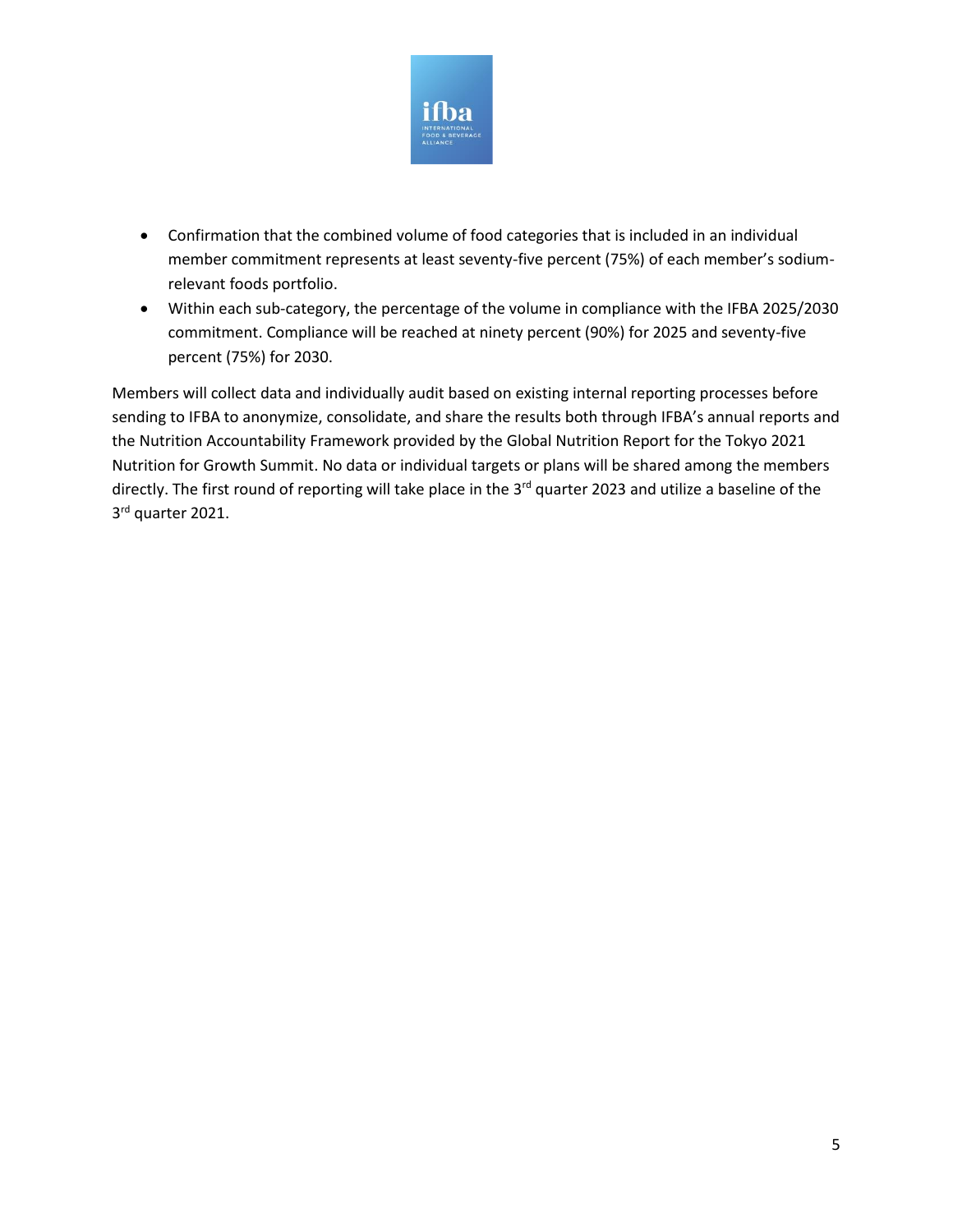

*Please note: Due to the diversity of member product portfolios, not all IFBA members will be committing to all categories within the commitment. Instead, members will each commit to the following targets that correspond to their "key categories": those that together represent at least 75% of the total sales volume (in tonnes) of their relevant food portfolio. Each member's key category lists together compose the IFBA 2025 & 2030 Global Sodium Reduction Commitment.* 

#### **Appendix 1**

| IFBA Draft 2025 & 2030 Global Sodium Reduction Targets |                                                                   |                              |                              |
|--------------------------------------------------------|-------------------------------------------------------------------|------------------------------|------------------------------|
| <b>BAKED GOODS</b>                                     |                                                                   |                              |                              |
| <b>IFBA Category</b>                                   | Category                                                          | <b>Category Target: 2025</b> | <b>Category Target: 2030</b> |
|                                                        | <b>Inclusions/Description</b>                                     | (90% compliance per-         | (75% compliance per-         |
|                                                        |                                                                   | category)                    | category)                    |
| Breads and Rolls, Including Those<br>with Additions    | Bread and rolls, French bread,<br>ciabatta, focaccia, pita, naan, | 450 mg / 100 g*              | 400 mg / 100 g*              |
|                                                        | chapattis, etc.                                                   |                              |                              |
| Tortillas, Taco Shells, and Wraps                      | Tortillas, taco shells, and<br>wraps made from wheat and          | 680 mg / 100 g*              | 600 mg / 100 g*              |
|                                                        | other flours.                                                     |                              |                              |
| <b>Yeast Raised Desserts and Morning</b>               | Croissants, fruited and non-                                      | 350 mg / 100 g*              | 300 mg / 100 g*              |
| Goods                                                  | fruited buns, hot cross buns,                                     |                              |                              |
|                                                        | pain au chocolat, teacakes,                                       |                              |                              |
|                                                        | brioche, iced finger buns,                                        |                              |                              |
|                                                        | doughnuts - yeast raised, etc.                                    |                              |                              |
| Powder Raised Desserts and                             | Waffles, pancakes, crumpets,                                      | 350 mg / 100 g*              | 300 mg / 100 g*              |
| Morning Goods                                          | soda farls, scones, potato farls,                                 |                              |                              |
|                                                        | wheaten bread, cakes (sponge                                      |                              |                              |
|                                                        | cakes, cake bars, malt loaf,                                      |                              |                              |
|                                                        | American muffins, doughnuts                                       |                              |                              |
|                                                        | - powder raised, brownies)                                        |                              |                              |
| Biscuits (American-style) Frozen and<br>Prepared       | American-style savory and<br>sweet rolls                          | 940 mg / 100 g*              | 900 mg / 100 g*              |
| Frozen/Refrigerated Dough and                          | Frozen and refrigerated dough                                     | 640 mg / 100 g (as sold)     | 500 mg / 100 g (as sold)     |
| <b>Batter</b>                                          | and batter e.g. unbaked pie                                       |                              |                              |
|                                                        | crust, cookie dough.                                              |                              |                              |
| Frozen/Refrigerated Pizza Dough                        | Frozen and refrigerated pizza<br>dough                            | 700 mg / 100 g (as sold)     | 600 mg / 100 g (as sold)     |
| <b>Dessert Baking Dry Mixes</b>                        | Dry mixes for cakes, cookies,                                     | 880 mg / 100 g (as sold)     | 780 mg / 100 g (as sold)     |
|                                                        | brownies, bread, muffins, etc.                                    |                              |                              |
| Variety/Pancake Baking Dry Mixes                       | Dry mixes for non-dessert                                         | 980 mg / 100 g (as sold)     | 960 mg / 100 g (as sold)     |
|                                                        | items like pancakes, waffles,                                     |                              |                              |
|                                                        | biscuits, etc.                                                    |                              |                              |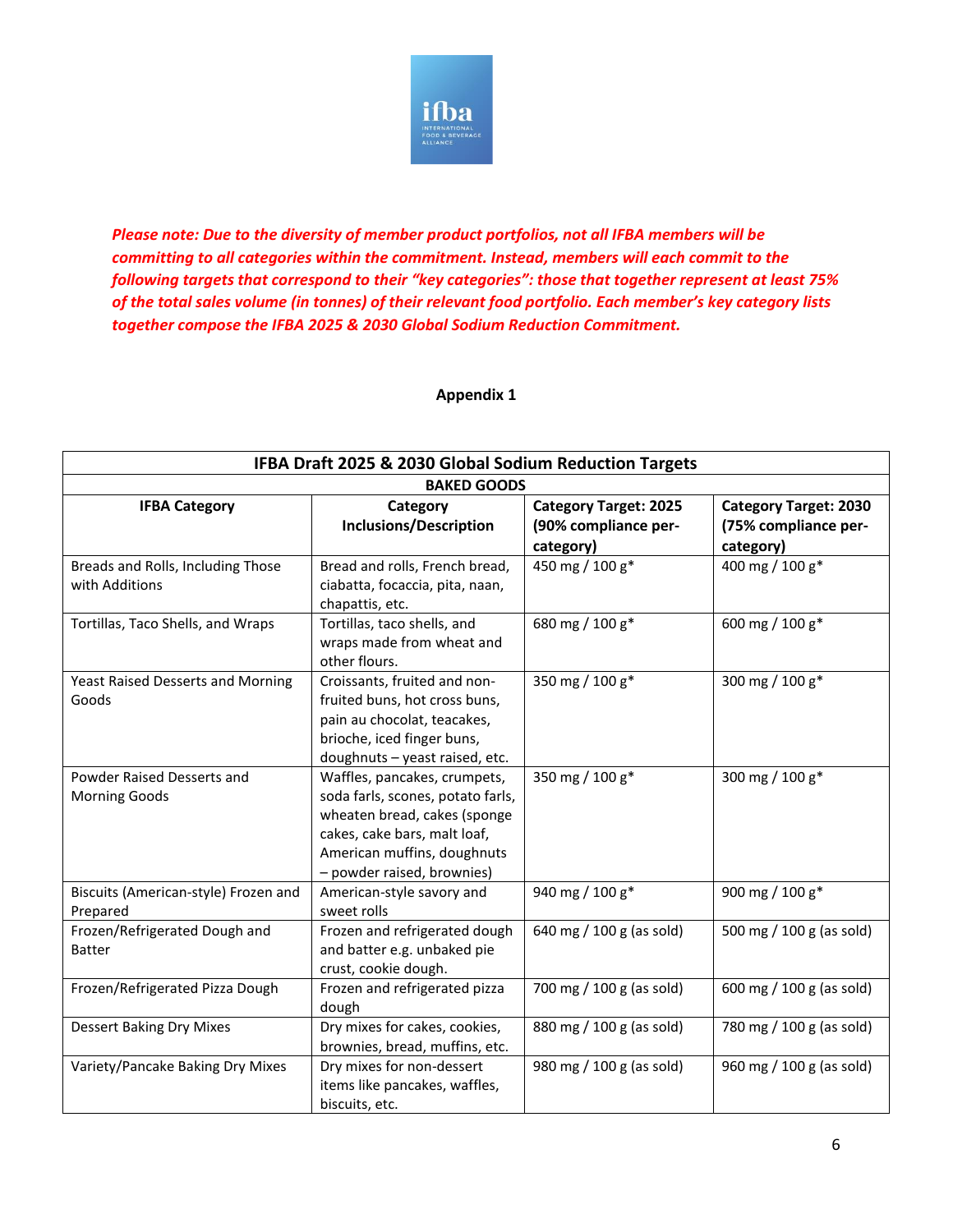

| <b>BISCUITS</b>                      |                                  |                           |                           |
|--------------------------------------|----------------------------------|---------------------------|---------------------------|
| <b>Sweet Biscuits</b>                | Includes all filled and unfilled | 450 mg / 100 g*           | 380 mg / 100 g*           |
|                                      | sweet biscuits/cookies,          |                           |                           |
|                                      | whether coated (full or half) or |                           |                           |
|                                      | not and breakfast biscuits.      |                           |                           |
| Savoury Biscuits and Salted Crackers | Includes all filled and unfilled | 850 mg / 100 g*           | 800 mg / 100 g*           |
|                                      | savoury biscuits with and        |                           |                           |
|                                      | without salty toppings.          |                           |                           |
|                                      | <b>BREAKFAST CEREALS</b>         |                           |                           |
| Ready-to-Eat Cereals                 | Includes all ready-to-eat        | 640 mg / 100 g (as sold)  | 580 mg / 100 g (as sold)  |
|                                      | breakfast cereals, e.g. flakes,  |                           |                           |
|                                      | puffed, muesli, etc.             |                           |                           |
| <b>Plain Hot Cereals</b>             | Includes all plain               | 500 mg / 100 g (as sold)  | 450 mg / 100 g (as sold)  |
|                                      | prepared/cooked cereal, e.g.     |                           |                           |
|                                      | hot oat cereals                  |                           |                           |
| <b>Sweet Hot Cereals</b>             | Includes all sweet               | 600 mg / 100 g (as sold)  | 550 mg / 100 g (as sold)  |
|                                      | prepared/cooked cereal, e.g.     |                           |                           |
|                                      | hot oat cereals                  |                           |                           |
| Savoury Hot Cereals                  | Includes all savoury             | 1250 mg / 100 g (as sold) | 1125 mg / 100 g (as sold) |
|                                      | prepared/cooked cereal, e.g.     |                           |                           |
|                                      | grits                            |                           |                           |
|                                      | <b>CONDIMENTS AND DRESSINGS</b>  |                           |                           |
| Condiments                           | All condiments except ketchup    | 750 mg / 100 g*           | 650 mg / 100 g*           |
|                                      | and mustard, e.g. barbeque       |                           |                           |
|                                      | sauce, tartar sauce,             |                           |                           |
|                                      | Worcestershire sauce, steak      |                           |                           |
|                                      | sauce, hot pepper sauce.         |                           |                           |
|                                      | Includes standard and reduced    |                           |                           |
|                                      | salt and sugar varieties.        |                           |                           |
| Ketchup                              | Includes all varieties of        | 1020 mg / 100 g*          | 990 mg / 100 g*           |
|                                      | ketchup/catsup                   |                           |                           |
| Mayonnaise and Dressings             | Includes all flavours and vegan  | 750 mg / 100 g*           | 750 mg / 100 g*           |
|                                      |                                  |                           |                           |
| <b>MEAT ALTERNATIVES</b>             |                                  |                           |                           |
| <b>Meat-Free Products</b>            | All products that are intended   | 580 mg / 100 g (as sold)  | 2030 target to be         |
|                                      | for consumption as meat          |                           | reevaluated in 2025.      |
|                                      | substitutes, where the protein   |                           |                           |
|                                      | is coming from plants            |                           |                           |
|                                      | (legumes, pulses, nuts, cereals  |                           |                           |
|                                      | and/or seeds), dairy and/or      |                           |                           |
|                                      | eggs except meat-free            |                           |                           |
|                                      | sausage, bacon or ham            |                           |                           |
|                                      | products.                        |                           |                           |
| Meat-Free Bacon, Ham and             | All products that are intended   | 900 mg / 100 g (as sold)  | 2030 target to be         |
| sausages                             | for consumption as sausage,      |                           | reevaluated in 2025.      |
|                                      | bacon or ham substitutes,        |                           |                           |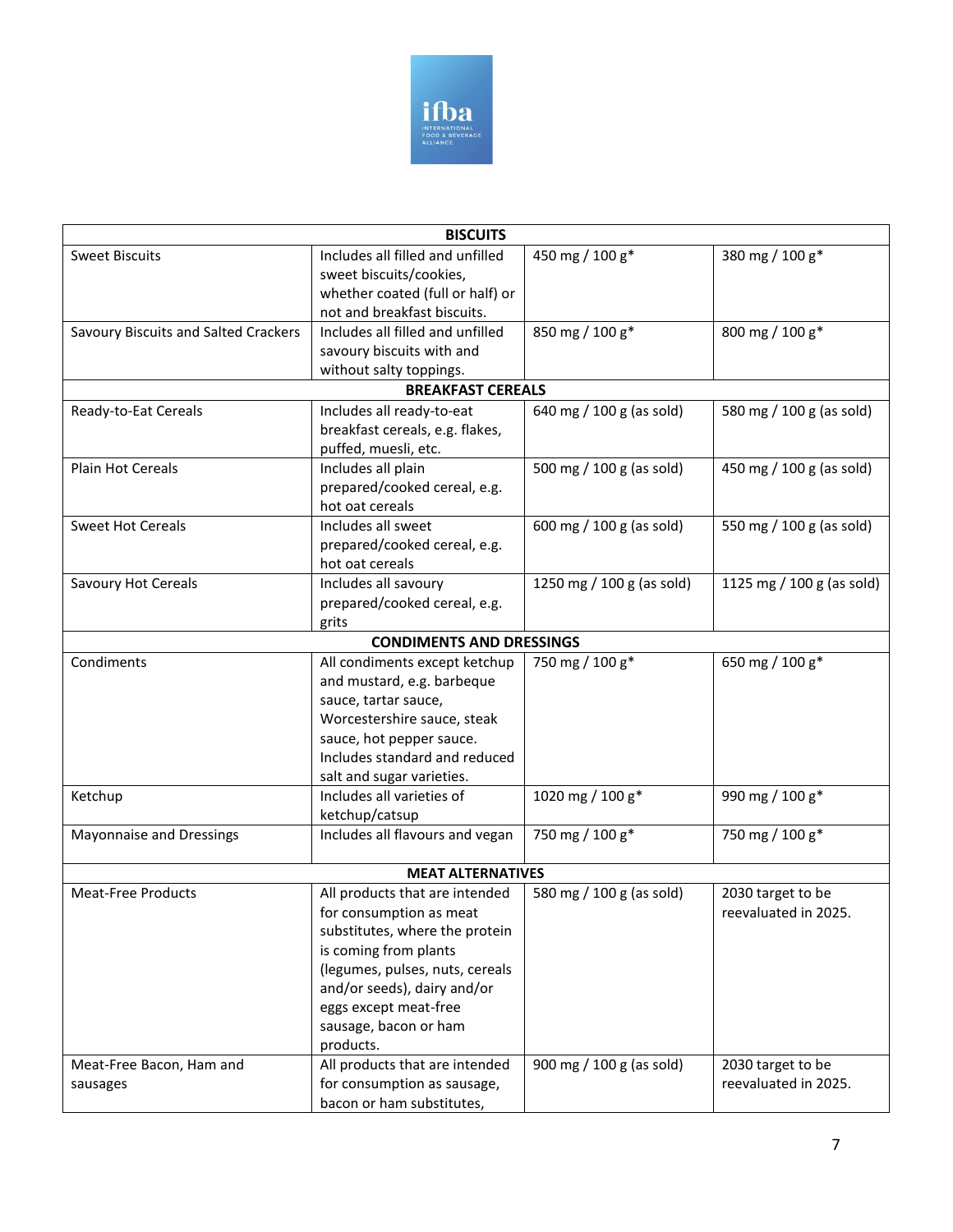

|                                            | where the protein is coming                                                                                                                                                                                                                                                                                                                                                                                                                                                      |                                                                                                                 |                                                                                                                    |
|--------------------------------------------|----------------------------------------------------------------------------------------------------------------------------------------------------------------------------------------------------------------------------------------------------------------------------------------------------------------------------------------------------------------------------------------------------------------------------------------------------------------------------------|-----------------------------------------------------------------------------------------------------------------|--------------------------------------------------------------------------------------------------------------------|
|                                            | from plants, dairy and/or eggs.                                                                                                                                                                                                                                                                                                                                                                                                                                                  |                                                                                                                 |                                                                                                                    |
|                                            | <b>PASTA AND NOODLES</b>                                                                                                                                                                                                                                                                                                                                                                                                                                                         |                                                                                                                 |                                                                                                                    |
| Pasta and Noodles - Plain and<br>Flavoured | Includes fresh, dry, canned, or<br>frozen plain and flavoured<br>noodles and pasta. Excludes<br>stuffed pasta, pasta in sauce,<br>and pasta ready meals (see<br>the Ready Meals category).                                                                                                                                                                                                                                                                                       | Products in this category<br>will meet a target of 350<br>mg / 100 g as consumed or<br>1700 mg / 100 g as sold. | Products in this category<br>will meet a target of 290<br>mg / 100 g as consumed<br>or 1500 mg / 100 g as<br>sold. |
|                                            |                                                                                                                                                                                                                                                                                                                                                                                                                                                                                  | Members will determine<br>which target will apply                                                               | Members will determine<br>which target will apply                                                                  |
|                                            |                                                                                                                                                                                                                                                                                                                                                                                                                                                                                  | based on how sodium<br>levels are internally                                                                    | based on how sodium<br>levels are internally                                                                       |
|                                            |                                                                                                                                                                                                                                                                                                                                                                                                                                                                                  | tracked.                                                                                                        | tracked.                                                                                                           |
|                                            | <b>PIZZA</b>                                                                                                                                                                                                                                                                                                                                                                                                                                                                     |                                                                                                                 |                                                                                                                    |
| Pizza (Without Meat)                       | Includes all fresh and frozen<br>pizza without meat<br>ingredients.                                                                                                                                                                                                                                                                                                                                                                                                              | 600 mg / 100 g (as sold)                                                                                        | 580 mg / 100 g (as sold)                                                                                           |
| Pizza (With Meat)                          | Includes all fresh and frozen                                                                                                                                                                                                                                                                                                                                                                                                                                                    | 630 mg / 100 g (as sold)                                                                                        | 610 mg / 100 g (as sold)                                                                                           |
|                                            | pizza with meat ingredients.                                                                                                                                                                                                                                                                                                                                                                                                                                                     |                                                                                                                 |                                                                                                                    |
|                                            | <b>READY MEALS AND MEAL CENTRES</b>                                                                                                                                                                                                                                                                                                                                                                                                                                              |                                                                                                                 |                                                                                                                    |
| <b>Ready Meals and Meal Centres</b>        | Includes all chilled, frozen,                                                                                                                                                                                                                                                                                                                                                                                                                                                    | TBC (IFBA will aim to set a                                                                                     | TBC (IFBA will aim to set                                                                                          |
|                                            | ambient, and dry mix Chinese,<br>Thai, Italian, traditional and                                                                                                                                                                                                                                                                                                                                                                                                                  | target by 31 January 2022)                                                                                      | a target by 31 January<br>2022)                                                                                    |
|                                            | other ready meals and meal<br>centres with or without<br>accompaniment (potato, rice,<br>noodles, pasta, etc.) made<br>from meat, poultry, fish,<br>Quorn or vegetables. Also<br>includes side dishes such as<br>vegetable curries, dhal, pasta<br>with sauce, and other dishes<br>that can be consumed as a<br>meal. This category also<br>includes products such as<br>cheese pies/rolls, breaded fish<br>and chicken, dressed salad<br>with protein, marinated<br>meats, etc. | Members will determine<br>which target will apply<br>based on how sodium<br>levels are internally<br>tracked.   | Members will determine<br>which target will apply<br>based on how sodium<br>levels are internally<br>tracked.      |
| <b>RICE</b>                                |                                                                                                                                                                                                                                                                                                                                                                                                                                                                                  |                                                                                                                 |                                                                                                                    |
| <b>Unflavoured Rice</b>                    | Includes all unflavoured rice<br>products as well as other                                                                                                                                                                                                                                                                                                                                                                                                                       | 15 mg / 100 g*                                                                                                  | 15 mg / 100 g*                                                                                                     |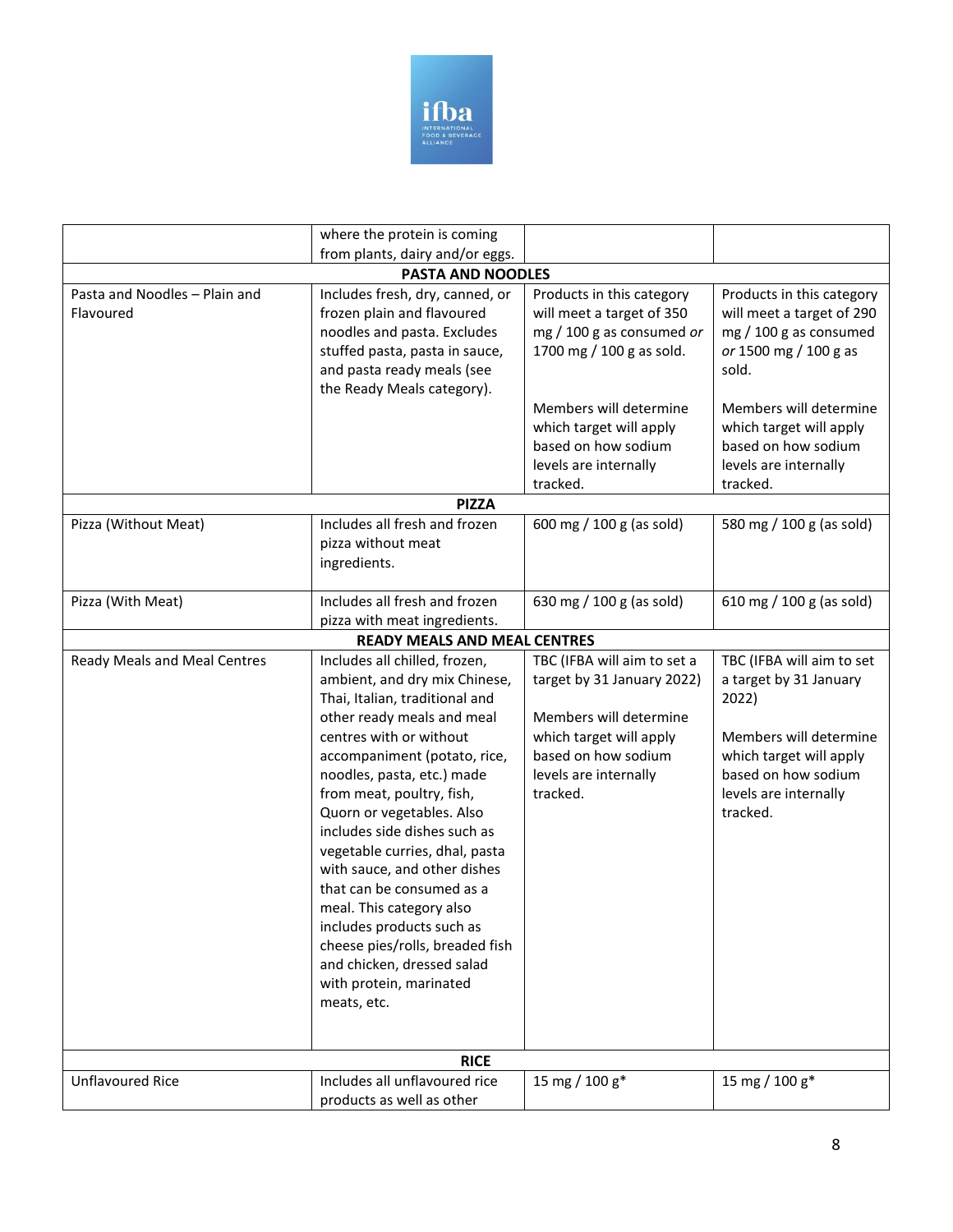

|                                     | cereal grains used similar to     |                  |                  |
|-------------------------------------|-----------------------------------|------------------|------------------|
|                                     | rice (like couscous, quinoa,      |                  |                  |
|                                     | wild rice, blends of, etc.)       |                  |                  |
| <b>Flavoured Rice</b>               | Includes all flavoured rice       | 245 mg / 100 g*  | 230 mg / 100 g*  |
|                                     | products as well as other         |                  |                  |
|                                     | cereal grains used similar to     |                  |                  |
|                                     | rice (like couscous, quinoa,      |                  |                  |
|                                     | wild rice, blends of, etc.)       |                  |                  |
|                                     | including ambient and dried       |                  |                  |
|                                     | products, as well as ready to     |                  |                  |
|                                     | heat pouched formats.             |                  |                  |
|                                     | <b>SAUCES</b>                     |                  |                  |
| Cook-in and Pasta Sauces            | Includes all cook-in and pasta    | 350 mg / 100 g*  | 340 mg / 100 g*  |
|                                     | sauces including all cooking      |                  |                  |
|                                     | sauces, e.g. pasta sauce, curry,  |                  |                  |
|                                     | etc. Excludes pesto and other     |                  |                  |
|                                     | thick varieties - also excludes   |                  |                  |
|                                     | Asian style sauces as well as     |                  |                  |
|                                     | other ethnic sauces like spicy    |                  |                  |
|                                     | Mexican, Moroccan cuisines-       |                  |                  |
|                                     | see subcategories below. (dry     |                  |                  |
|                                     | propositions should be            |                  |                  |
|                                     | considered in the diluted         |                  |                  |
|                                     | form)                             |                  |                  |
| Ethnic Sauces: Asian Style          | Sauces containing                 | 845 mg / 100 g*  | 680 mg / 100 g*  |
|                                     | specific/fermented ingredients    |                  |                  |
|                                     | like soy sauce or other high      |                  |                  |
|                                     | salt ingredients like fish sauce, |                  |                  |
|                                     | oyster sauce, etc.                |                  |                  |
| Other Ethnic-Style Sauces (Mexican, | Other ethnic sauces like spicy    | 400 mg / 100 g*  | 330 mg / 100 g*  |
| Moroccan, etc.)                     | Mexican, Moroccan cuisines.       |                  |                  |
|                                     | Excludes Asian-style sauces.      |                  |                  |
| Pesto and Other Thick Sauces        | Includes thick cooking sauces     | 620 mg / 100 g*  | 620 mg / 100 g*  |
|                                     | intended to be used in smaller    |                  |                  |
|                                     | quantities e.g. pesto, stir fry   |                  |                  |
|                                     | sauces, etc. (e.g. a portion size |                  |                  |
|                                     | of under 90 g)                    |                  |                  |
| <b>Thick Sauce Pastes</b>           | Includes all thick pastes used    | 1425 mg / 100 g* | 1425 mg / 100 g* |
|                                     | in small quantities (e.g. 45 g    |                  |                  |
|                                     | serving) such as curry and Thai   |                  |                  |
| Soy, Oyster and Fish Sauces         | Soy, oyster and fish sauces       | 4840 mg / 100 g* | 4840 mg / 100 g* |
|                                     |                                   |                  |                  |
|                                     |                                   |                  |                  |
| <b>SNACKS</b>                       |                                   |                  |                  |
| <b>Standard Potato Crisps</b>       | All standard potato crisps        | 690 mg / 100 g*  | 550 mg / 100 g*  |
|                                     | (sliced potato only), all         |                  |                  |